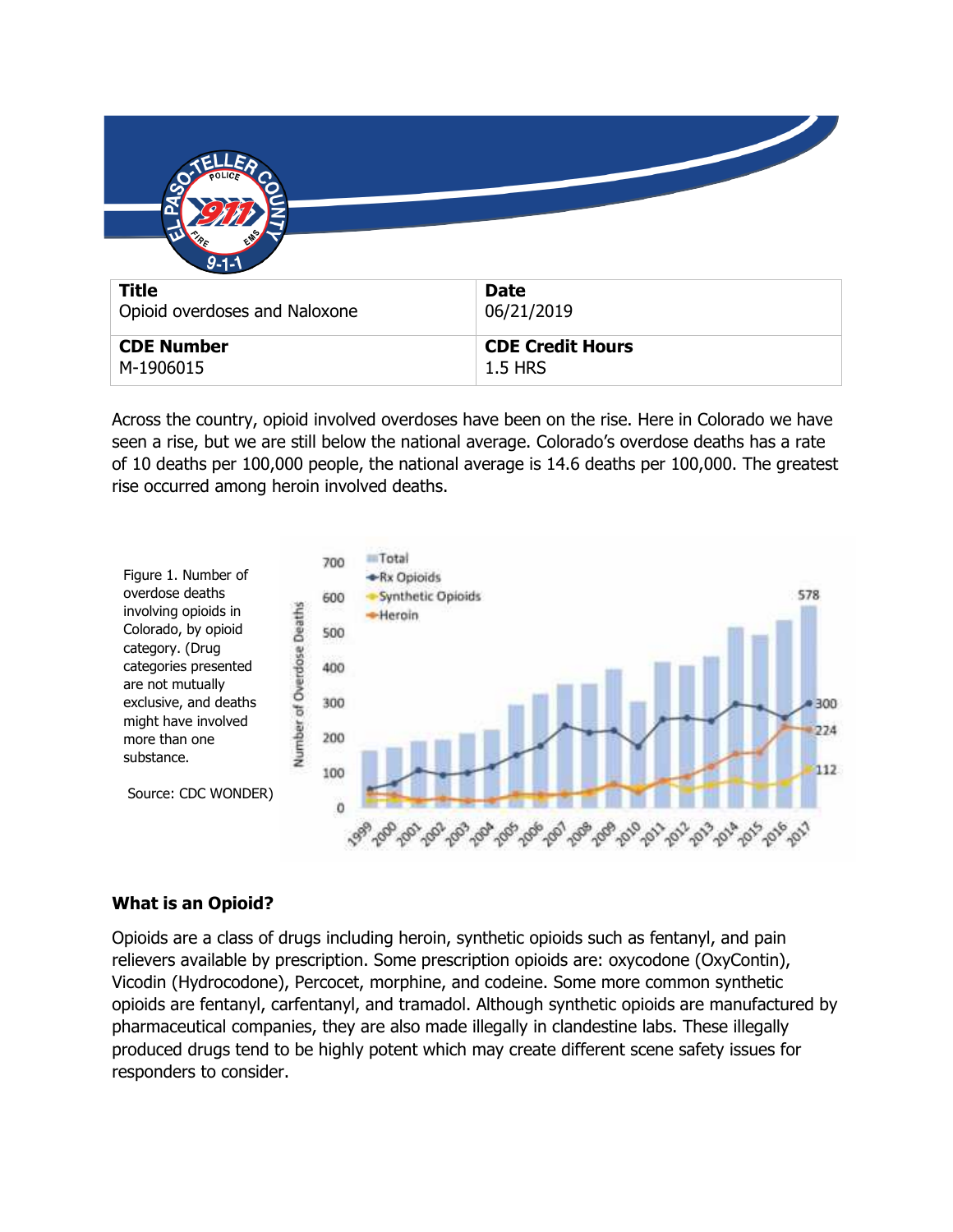

#### **What is an overdose?**

The human body has opioid receptors in several areas including the brain, central and peripheral nervous systems, and the gastrointestinal tract. During a narcotic overdose, these receptors are activated and slow the body down. When the body gets overwhelmed by narcotics, all of these receptors are blocked and they can't function. The patient may lose consciousness and be unable to control their breathing.

Some of the signs and symptoms of an opioid overdose include:

- Cold skin
- Blue lips or fingers
- No response to pain
- Pinpoint pupils
- Difficulty breathing



# **Naloxone (Brands: Evzio and Narcan)**

Naloxone is known by its brand name Narcan. It is used to counter the effects of an opioid (narcotic) overdose. Narcan is used to counteract life threatening depression of the central and respiratory systems by blocking the effects of the opioids from the brain receptors. In doing this, it can (but not always) cause withdrawal symptoms such as headaches, rapid heart rate, sweating, and tremors. Patients can also become agitated. It is important to advise the caller to beware of an attack so they are prepared to get

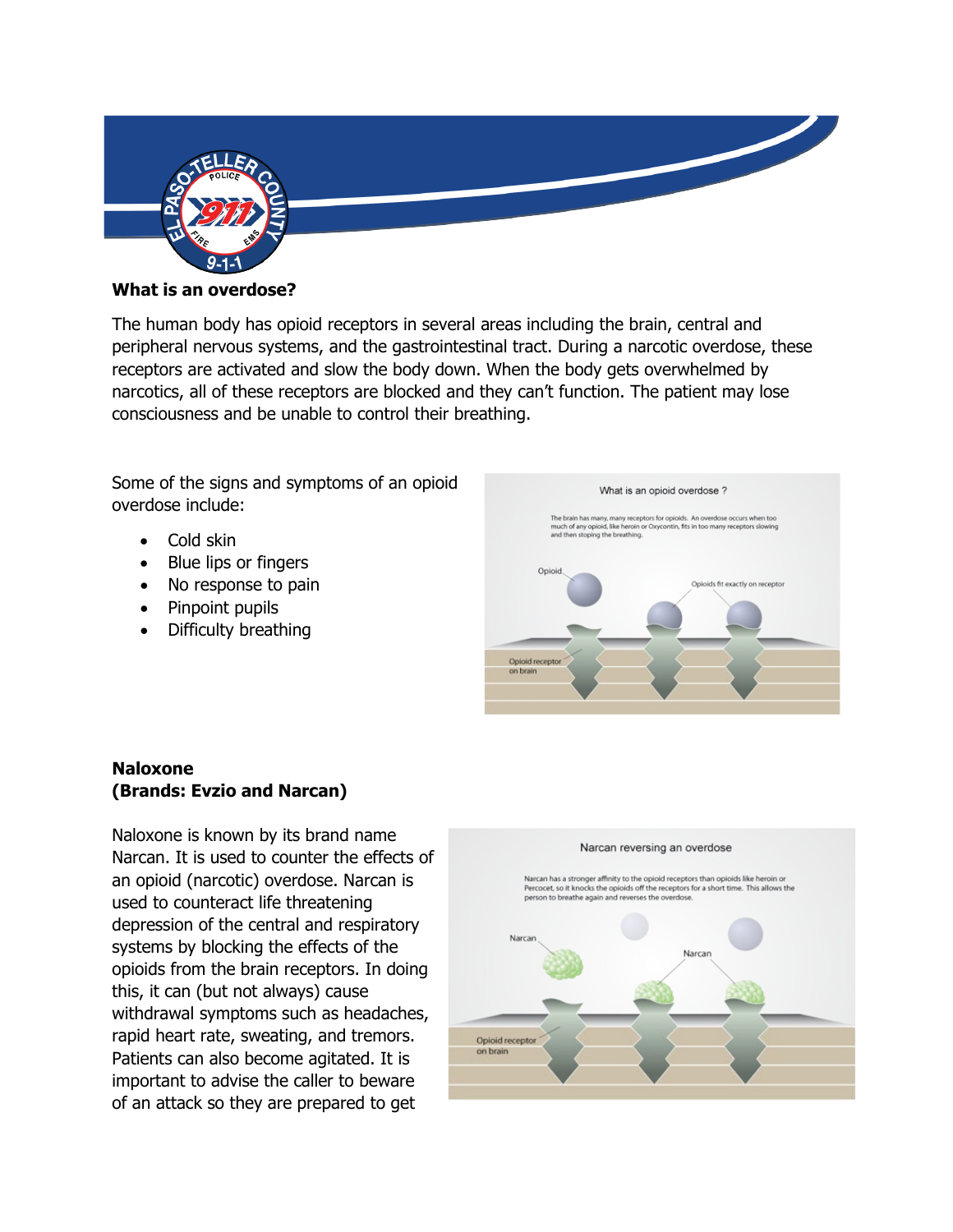

to safety if needed. Naloxone can be administered by injection (into the muscle) or the more common method of nasal spray. The nasal spray is more concentrated than the injection:

Narcan nasal spray is the more commonly known form of Naloxone. It is a prefilled, needle-free device that requires no assembly and is sprayed into the nostril of the patient.



Evizio is a prefilled auto-injection device put into the outer thigh. Once activated, this device will provide verbal instructions to the user on how to deliver the medication.



# **Overdoses and the EMD:**

In the 9-1-1 world callers tend to be hesitant volunteering what type of drug their friend has

taken because they don't want to get them in trouble. It is important to try and get a clear picture during "Tell me exactly what happened" In ProQA version 13.2 a new ECHO level Narcotic/Opioid arrest (obvious) has been added. This is done to and identify and treat these types of calls and possibly give Narcan instructions without delaying patient care. If the caller is not giving any indication that the patient overdosed, and they are in cardiac arrest, take the pathway

Obviously NOT BREATHING & Unconscious (non-traum) Verified Choking - COMPLETE obstruction Narcotic/Opioid arrest (obvious) Hanging Strangulation (no assailant present) Suffocation Underwater (non-SPECIALIZED rescue) Underwater (SPECIALIZED rescue) Sinking vehicle - Caller inside Vehicle in floodwater - Caller inside Person on fire

more appropriate with what the caller is describing. Do not delay patient care trying to determine if the cardiac arrest was due to an overdose.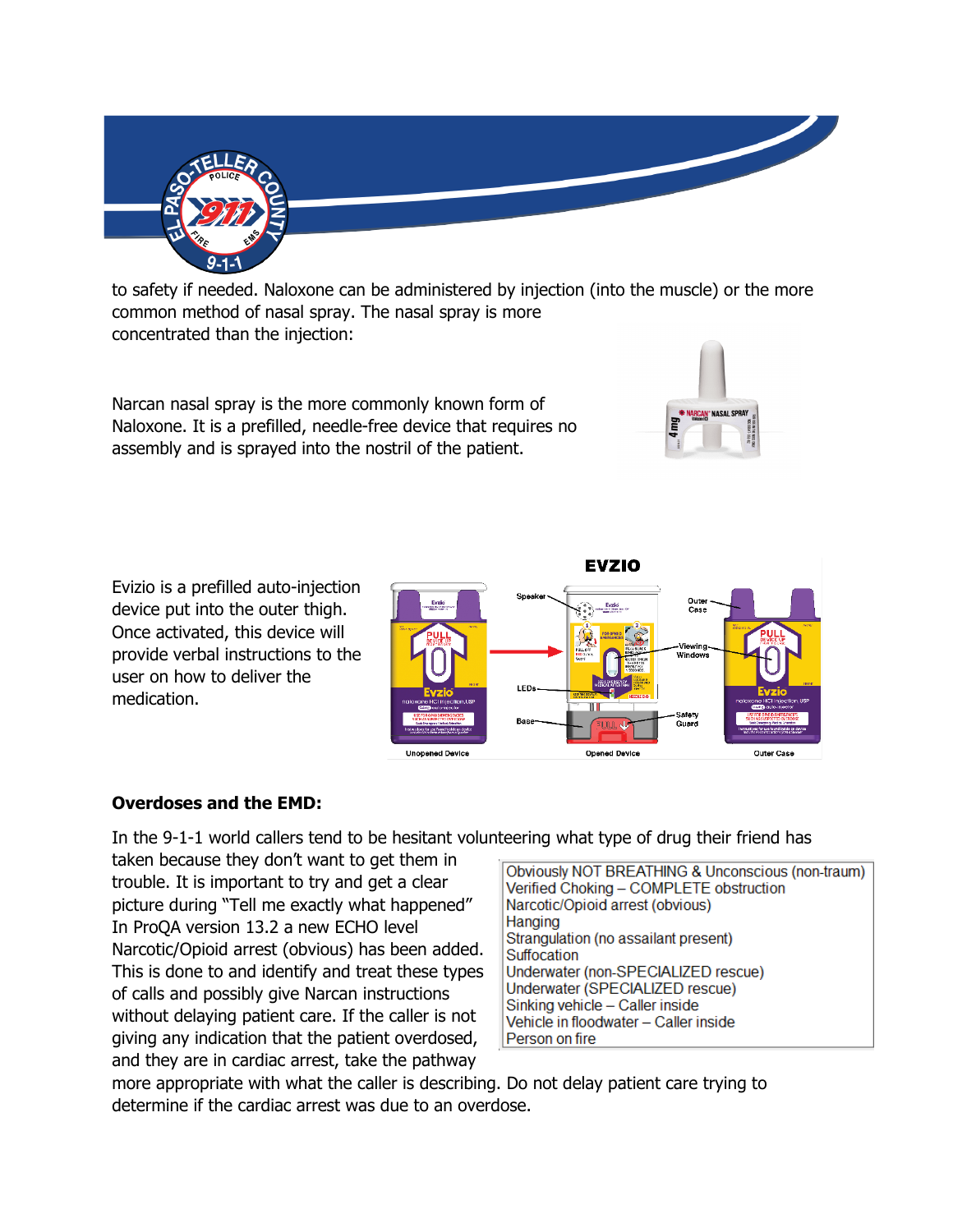

Another tip when processing overdose calls is to clarify information when needed. If the answer to "What did they take?" is a medication name that isn't listed on the protocol, it is okay clarify what type of medication it is. Sometimes the caller knows this information and can verify if it is a narcotic.

#### Antidepressant (tricyclic) Cocaine (or derivative)

Methamphetamine Acid Alkali (lye) Medications: Poison: Narcotics (heroin, morphine, methadone, OxyContin, Plant: Other (unlisted): **Unknown** 

If at any time it is determined that the patient is in cardiac arrest or unconscious due to a narcotic (opioid) overdose and the caller has Narcan, we can have them administer it or give them instructions to administer it as soon as possible. The Narcan/Naloxone instructions can be found by utilizing the Specific PAI Target tool at the top of ProQA (after the send point).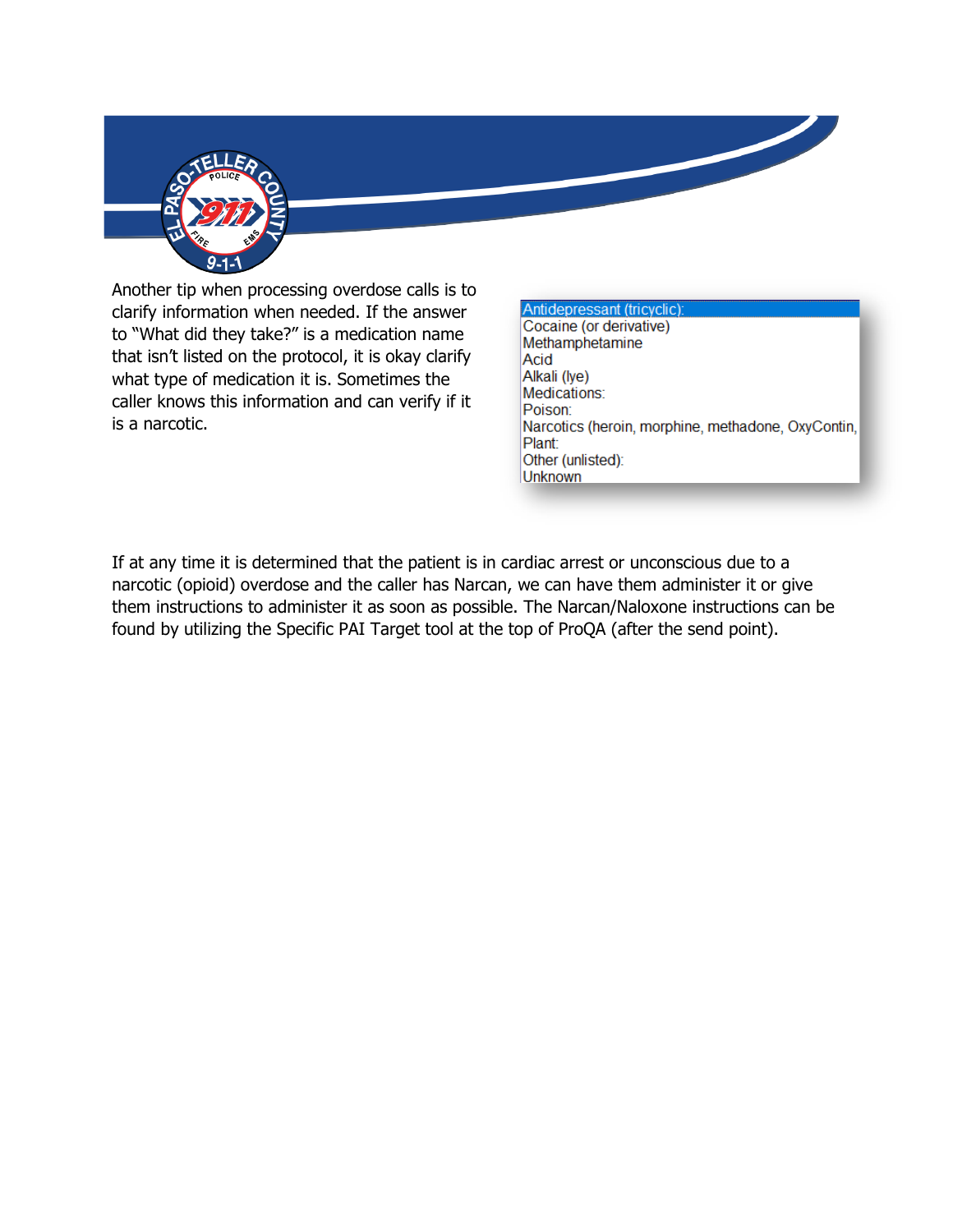

# **Specific PAI Target Tool:**

|                                                                                                                                                                                                                                                                                                                                                                                                                                                                                                                                                                                                                                                                   |           |                          | के Paramount for Medical (5.1.1.30 - 4/17/2019)           |                          |  |            |                                                                                |              |  |  |                          |  |   | □                        | × |                                                                                                                                                              |
|-------------------------------------------------------------------------------------------------------------------------------------------------------------------------------------------------------------------------------------------------------------------------------------------------------------------------------------------------------------------------------------------------------------------------------------------------------------------------------------------------------------------------------------------------------------------------------------------------------------------------------------------------------------------|-----------|--------------------------|-----------------------------------------------------------|--------------------------|--|------------|--------------------------------------------------------------------------------|--------------|--|--|--------------------------|--|---|--------------------------|---|--------------------------------------------------------------------------------------------------------------------------------------------------------------|
|                                                                                                                                                                                                                                                                                                                                                                                                                                                                                                                                                                                                                                                                   | File View |                          | Spec Logs Options Go to Language Tabs Version About ProQA |                          |  |            |                                                                                |              |  |  |                          |  |   |                          |   |                                                                                                                                                              |
|                                                                                                                                                                                                                                                                                                                                                                                                                                                                                                                                                                                                                                                                   |           |                          |                                                           |                          |  |            | $ \mathbf{2} $ + $ \mathbf{3} $ $\mathbf{\Theta}$ asa $ \mathbf{\Theta} $<br>? |              |  |  |                          |  |   |                          |   |                                                                                                                                                              |
|                                                                                                                                                                                                                                                                                                                                                                                                                                                                                                                                                                                                                                                                   |           | Specific PAI Target Tool |                                                           |                          |  |            |                                                                                |              |  |  |                          |  | × |                          |   |                                                                                                                                                              |
|                                                                                                                                                                                                                                                                                                                                                                                                                                                                                                                                                                                                                                                                   |           |                          |                                                           | Case Exit X-1            |  |            | <b>Control Bleeding</b>                                                        |              |  |  |                          |  |   |                          |   |                                                                                                                                                              |
|                                                                                                                                                                                                                                                                                                                                                                                                                                                                                                                                                                                                                                                                   |           |                          |                                                           | <b>Arrival Interface</b> |  |            |                                                                                | Amputation   |  |  |                          |  |   |                          |   |                                                                                                                                                              |
|                                                                                                                                                                                                                                                                                                                                                                                                                                                                                                                                                                                                                                                                   |           |                          |                                                           | <b>Urgent Disconnect</b> |  |            |                                                                                | Seizure PDIs |  |  |                          |  |   |                          |   |                                                                                                                                                              |
|                                                                                                                                                                                                                                                                                                                                                                                                                                                                                                                                                                                                                                                                   |           |                          | Cord around Neck / Body                                   |                          |  |            | <b>Critical Caller Danger</b>                                                  |              |  |  |                          |  |   |                          |   |                                                                                                                                                              |
|                                                                                                                                                                                                                                                                                                                                                                                                                                                                                                                                                                                                                                                                   |           |                          |                                                           | Monitor Baby / Mother    |  |            | <b>Case Entry PDIs</b>                                                         |              |  |  |                          |  |   |                          |   |                                                                                                                                                              |
|                                                                                                                                                                                                                                                                                                                                                                                                                                                                                                                                                                                                                                                                   |           | <b>C</b> Adult           |                                                           | C Child                  |  | $C$ Infant |                                                                                |              |  |  | <b>C</b> Newborn/Neonate |  |   |                          |   |                                                                                                                                                              |
| <b>PAI Protocol</b><br>C. Airway / Arrest / Choking (Unconscious) - Adult $\geq 8$ yrs<br>D. Choking (Conscious) - Adult / Child / Infant / Neonate<br>F. Childbirth - Delivery<br>G. Miscarriage<br>K. Person in Water<br>L. Vehicle in Water<br>M. Childbirth - Delivery (1st Party)<br>P. Epinephrine (Adrenaline) Auto-Injector Instructions<br>Q. Narcan/Naloxone Nasal Instructions<br>R. Naloxone Auto-Injector (Evzio) Instructions<br>S. Naloxone Injection Instructions<br>X. Case Exit<br>YC. Tracheostomy (Stoma) Airway / Arrest / Choking (Unconscious) - Adult $\geq 8$ yrs<br>Z. AED Support<br><b>PAI Panel</b><br>1. (Phone to Patient - Adult) |           |                          |                                                           |                          |  |            |                                                                                |              |  |  |                          |  |   |                          |   |                                                                                                                                                              |
|                                                                                                                                                                                                                                                                                                                                                                                                                                                                                                                                                                                                                                                                   |           |                          |                                                           |                          |  |            | 11. CPR (Compressions 1st)                                                     |              |  |  |                          |  |   | instructions. Select the |   | Selecting the PAI Target tool will bring<br>up a list of available pre-arrival<br>Narcan/Naloxone instruction that best<br>fits with the type the caller has |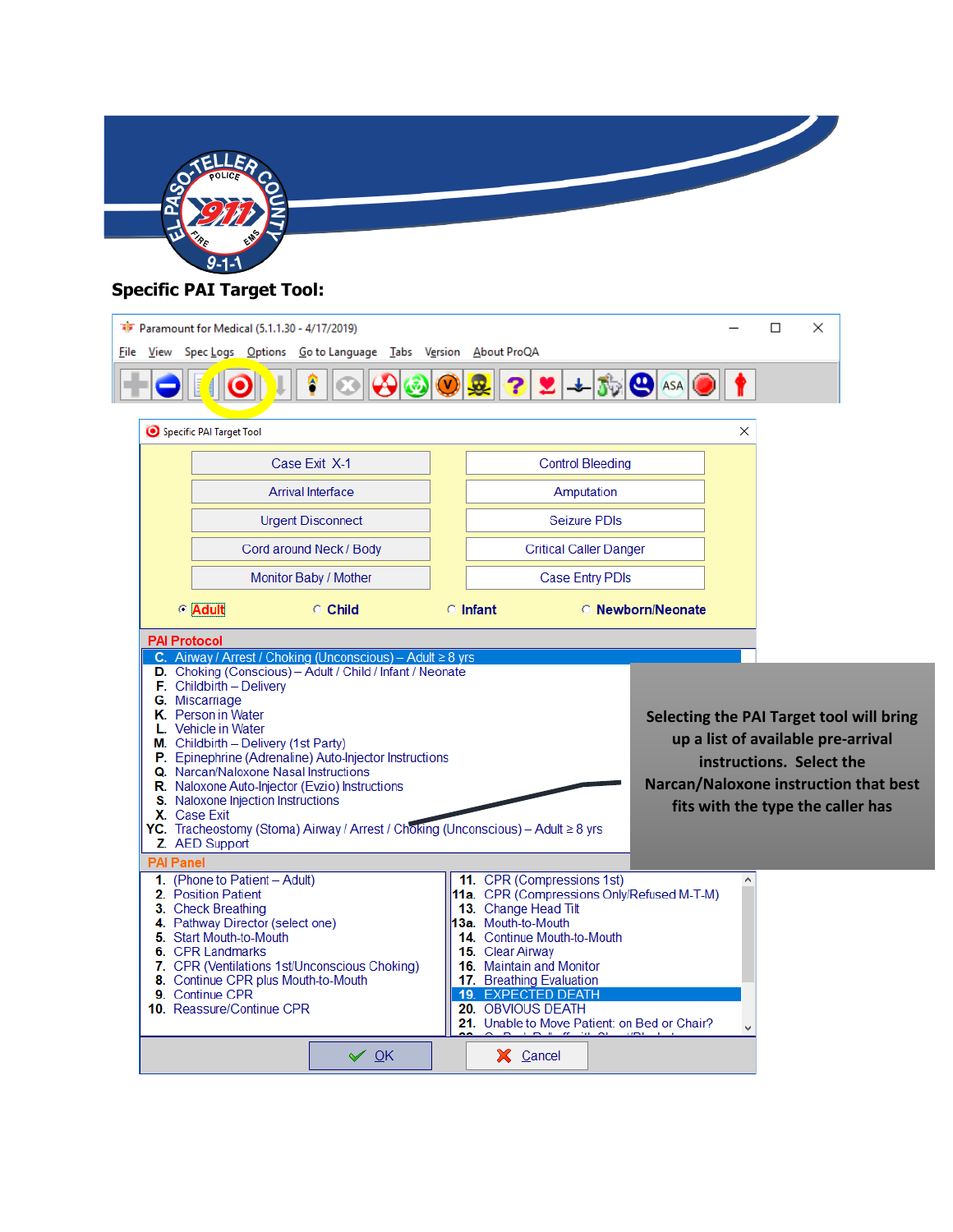

## **Things to consider:**

There have been some instances where callers find an unconscious patient and volunteer that they have Narcan and ask if they should give it, we can tell the caller to use it. Our physician Doctor Bronsky has confirmed that he has approved for us to give it if the caller asks. He says, "There would be no reason not to give it. Can't cause harm, but could help" The patient does not have to be in cardiac arrest to administer Narcan.

**Resources:** 

**National Institute on Drug abuse:** 

**<https://www.drugabuse.gov/drugs-abuse/opioids/opioid-summaries-by-state/colorado-opioid-summary>**

**Spotlight on Colorado: Best Practices and Next Steps in the Opioid Epidemic:**

**[https://www.end-opioid-epidemic.org/wp-content/uploads/2019/01/AMA-Paper-Spotlight-on-Colorado-January-](https://www.end-opioid-epidemic.org/wp-content/uploads/2019/01/AMA-Paper-Spotlight-on-Colorado-January-2019_FOR-WEB.pdf)[2019\\_FOR-WEB.pdf](https://www.end-opioid-epidemic.org/wp-content/uploads/2019/01/AMA-Paper-Spotlight-on-Colorado-January-2019_FOR-WEB.pdf)**